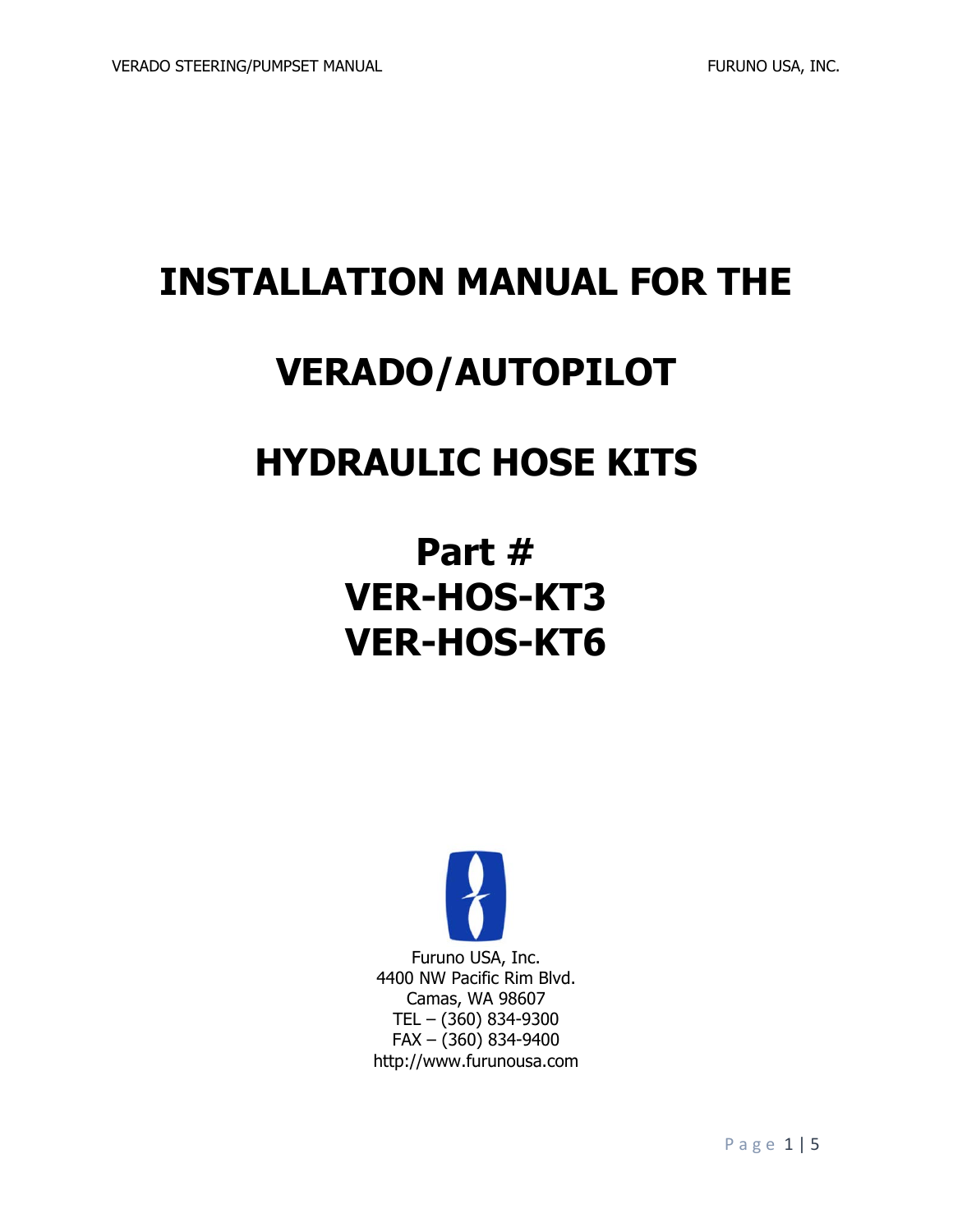### **Installation Manual**

This manual is intended as a reference guide for correctly installing a Furuno/Accu-Steer reversing pump with a Mercury Verado steering system.

Please take the time to read this manual for a thorough understanding of the reversing pump and steering system.



**VER-HOS-KT3/6** 

### **Table of Contents**

| Page 3                       |                                                                                                                 |              |
|------------------------------|-----------------------------------------------------------------------------------------------------------------|--------------|
|                              |                                                                                                                 | Page 3 and 4 |
| 2.1<br>2.2<br>2.3<br>2.4     | Single Helm/Single Cylinder<br>Single Helm/Two Cylinders<br>Two Helms/Single Cylinder<br>Two Helms/Two Cylinder |              |
|                              |                                                                                                                 | - Page 5     |
| 4. Sample connection picture |                                                                                                                 | Page 5       |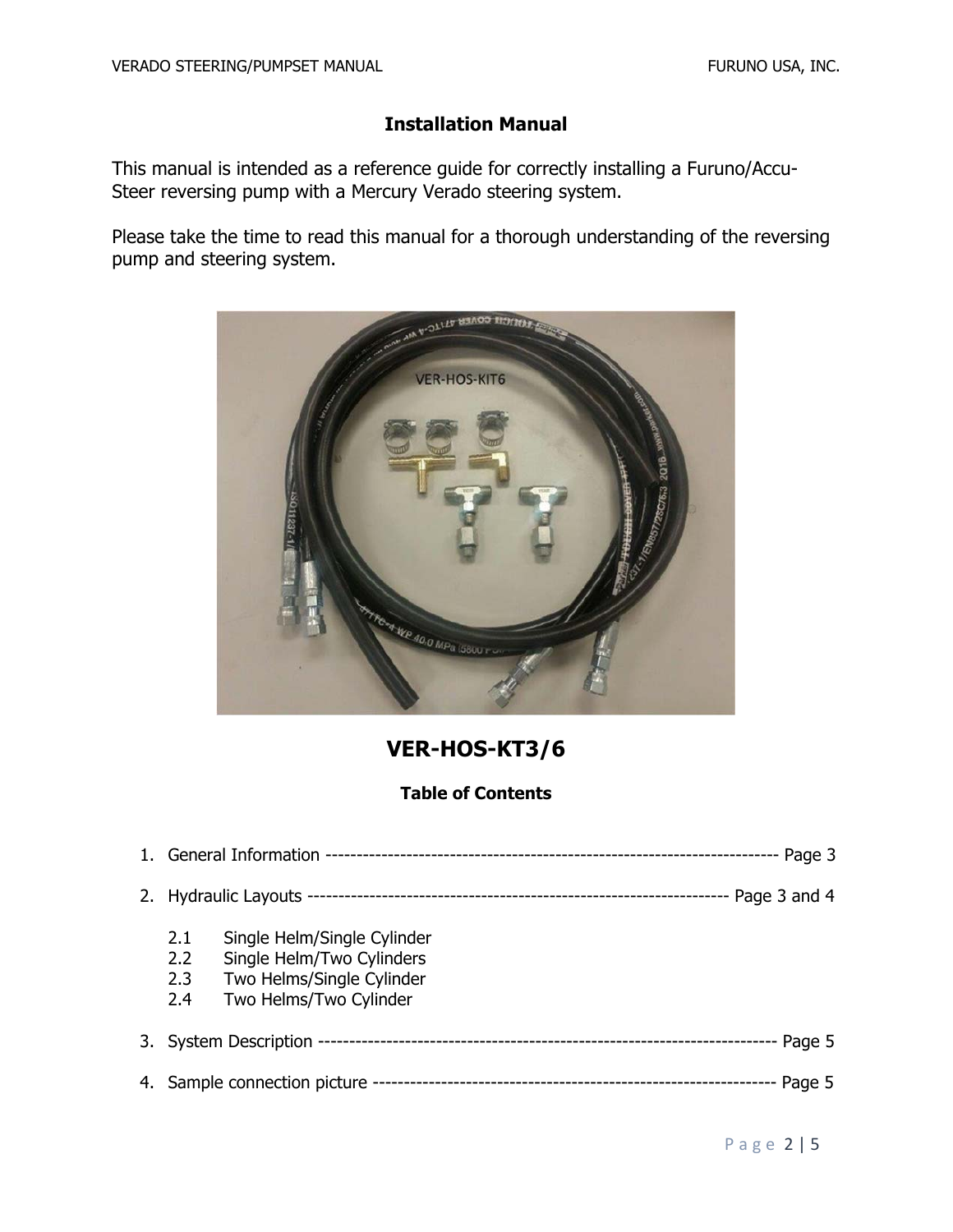#### **1. GENERAL INFORMATION**

- 1.1 The autopilot/Verado hydraulic hose kit provides the necessary parts to install the Furuno/Accu‐Steer reversing pump with Verado Hydraulic Steering systems.
- 1.2 Standard installation practices should be exercised. Hoses should be installed in such a manner to avoid sharp bends and chafing. All hoses should be secured.

#### **2. HYDRAULIC LAYOUTS**

#### **2.1**



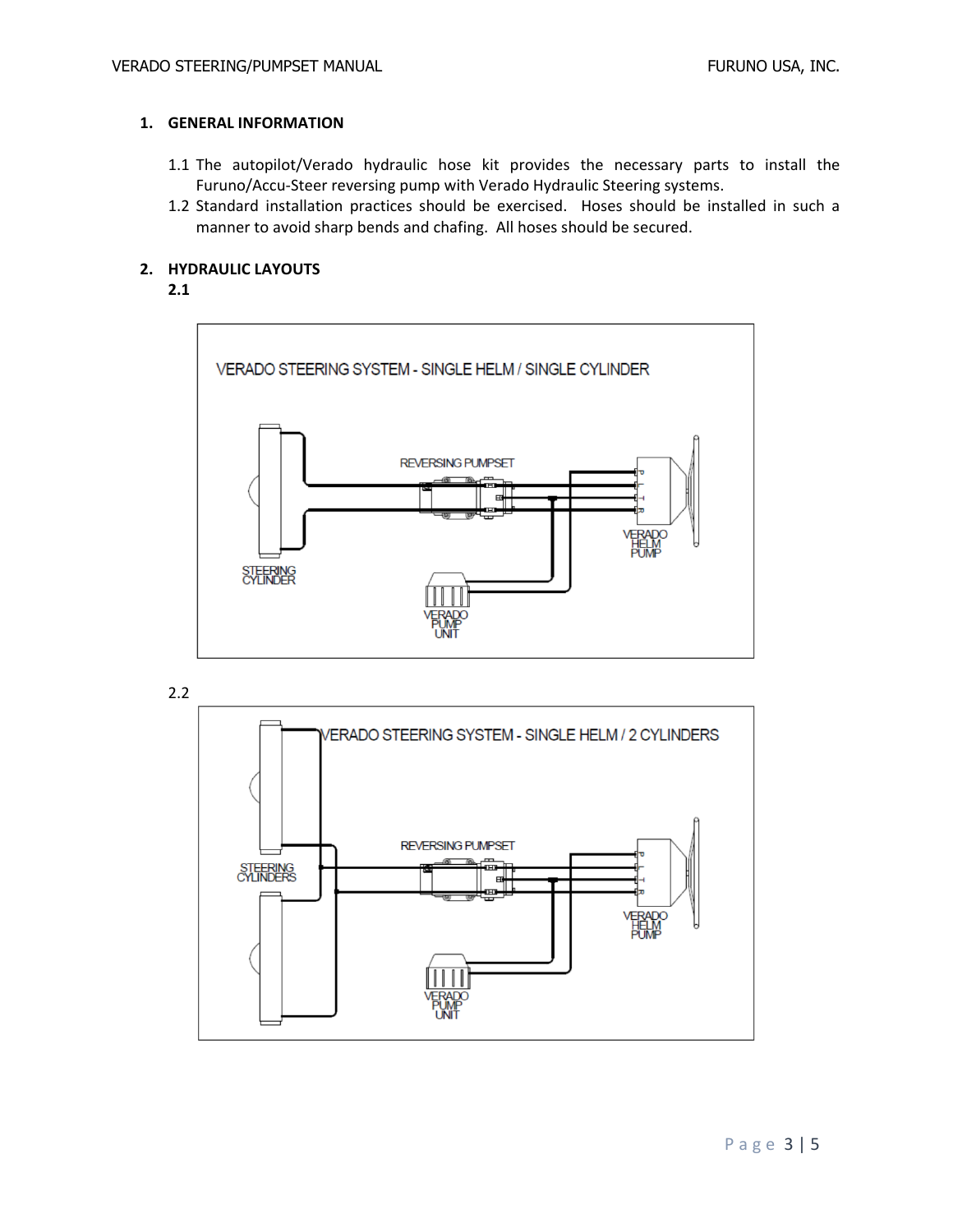2.3



2.4